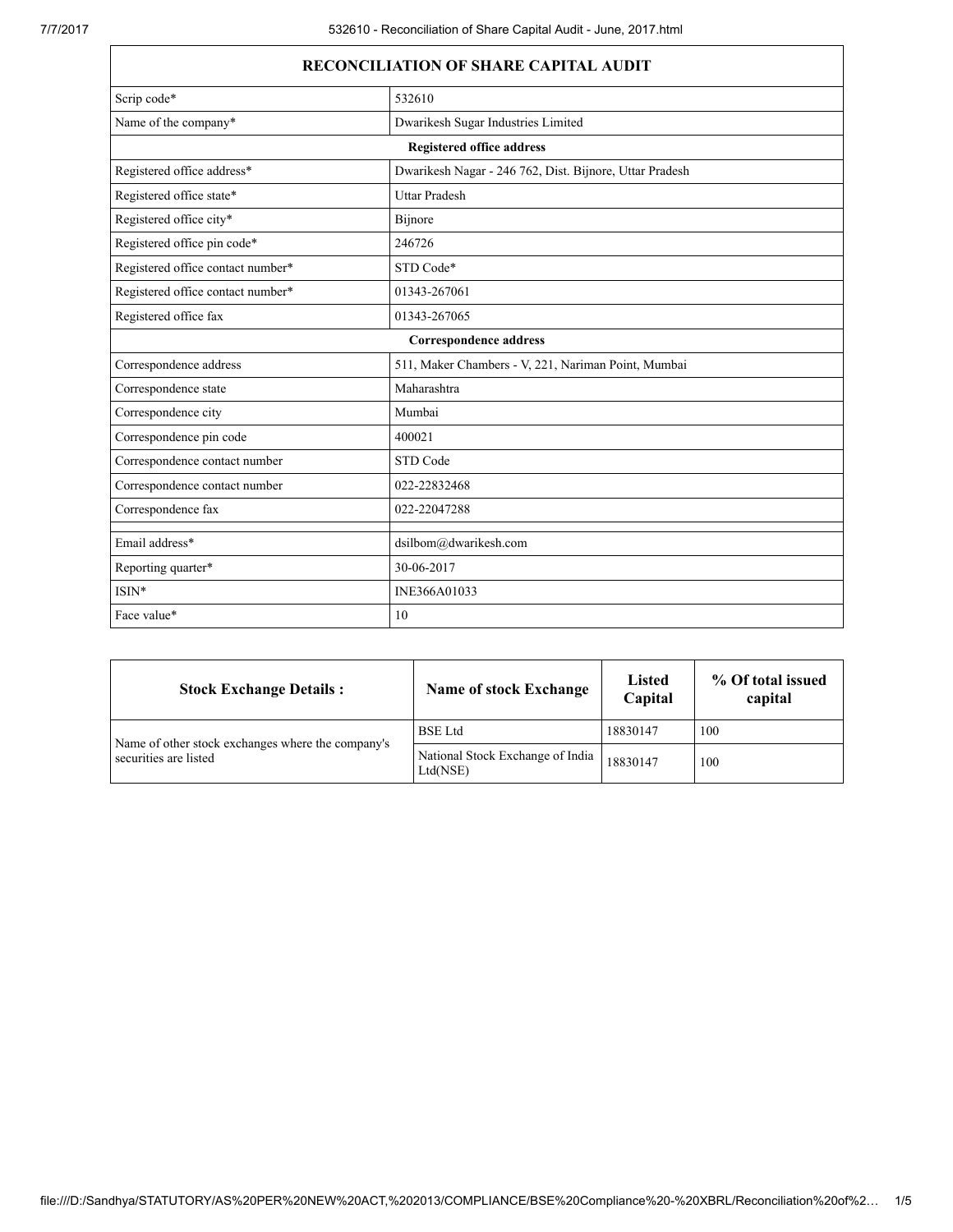| <b>Capital Details:</b>                                                           |                  |                           |  |
|-----------------------------------------------------------------------------------|------------------|---------------------------|--|
|                                                                                   | Number of shares | % Of total issued capital |  |
| Issued capital*                                                                   | 18830147         |                           |  |
| Listed capital (BSE) (As per company records)*                                    | 18830147         | 100                       |  |
| Held in dematerialised form in CDSL*                                              | 4270929          | 22.68                     |  |
| Held in dematerialised form in NSDL*                                              | 14508867         | 77.05                     |  |
| Physical*                                                                         | 50351            | 0.27                      |  |
| Total no of shares*                                                               | 18830147         | 100                       |  |
| Reasons for difference if any, Between issued capital and listed capital*         |                  |                           |  |
| Reasons for difference if any, Between issued capital and total number of shares* |                  |                           |  |
| Reasons for difference if any, Between listed capital and total number of shares* |                  |                           |  |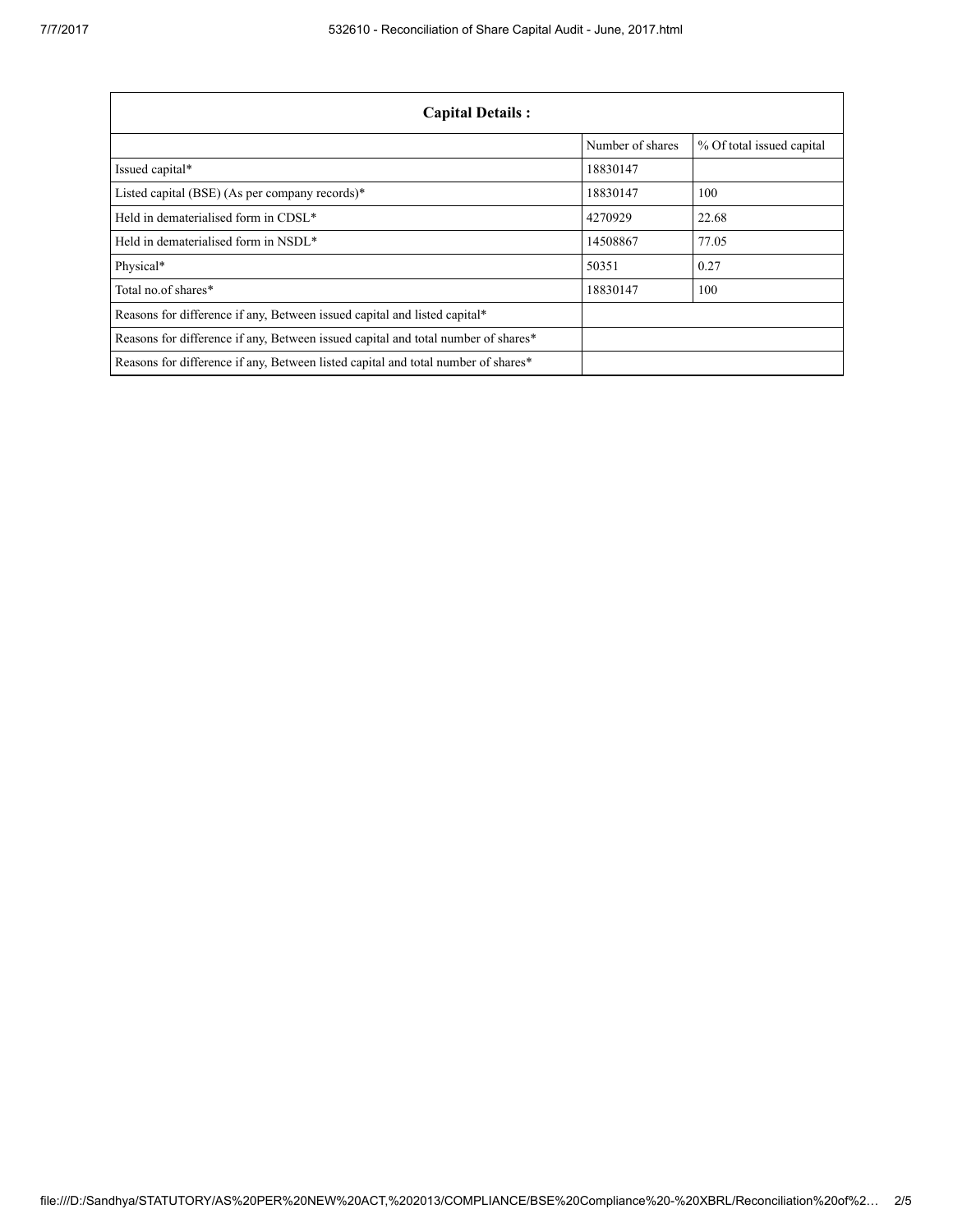|                          | Certifying the details of changes in share capital during the quarter under consideration as per Table<br>below: |  |                                                   |                                                 |                                        |                                        |                                                 |
|--------------------------|------------------------------------------------------------------------------------------------------------------|--|---------------------------------------------------|-------------------------------------------------|----------------------------------------|----------------------------------------|-------------------------------------------------|
| Serial<br>N <sub>0</sub> | Particulars                                                                                                      |  | No.of Applied / Not<br>shares Applied for listing | Listed on Stock<br>Exchanges (Specify<br>Names) | whether<br>intimated to<br><b>CDSL</b> | whether<br>intimated to<br><b>NSDL</b> | In-prin appr. pending for<br>SE (Specify Names) |
|                          |                                                                                                                  |  |                                                   |                                                 |                                        |                                        |                                                 |
|                          |                                                                                                                  |  |                                                   |                                                 |                                        |                                        |                                                 |

| Register of members is updated*                                                                               |           |
|---------------------------------------------------------------------------------------------------------------|-----------|
| If not, Updated upto which date                                                                               |           |
| Reference of previous quarter with regards to excess dematerialised shares, If any.                           | <b>NA</b> |
| Has the company resolved the matter (excess dematerialised shares mentioned above) in the current quarter ? * |           |
| If not, Reason why?                                                                                           |           |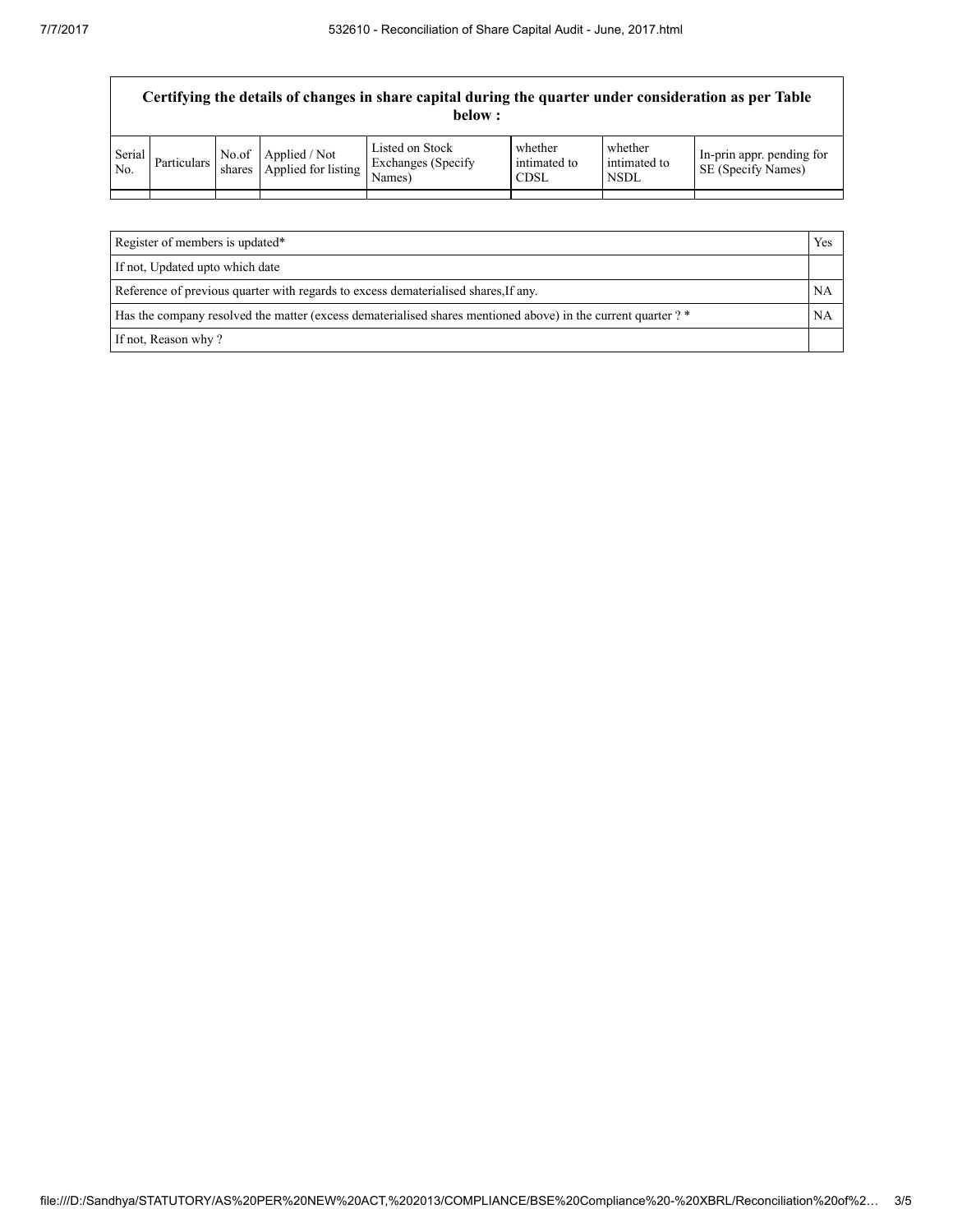## Mentioned the total no.of requests, If any, confirmed after 21 days and the total no.of requests pending beyond 21 days with the reasons for delay

| Total no.of demat requests     | No.of requests* | No.of shares* | Reasons for delay |
|--------------------------------|-----------------|---------------|-------------------|
| Confirmed after 21 days*       |                 |               |                   |
| Pending for more than 21 days* |                 |               |                   |

| <b>Compliance Officer Details</b>                    |                            |  |
|------------------------------------------------------|----------------------------|--|
| Name of the compliance officer*                      | Shri B. J. Maheshwari      |  |
| Designation*<br>Whole Time Director $& Cs$ cum $CCO$ |                            |  |
| Membership Nos                                       | F <sub>2234</sub>          |  |
| Telephone no.*                                       | 022-22832468               |  |
| Fax no.                                              | 022-22808650               |  |
| E-mail id*                                           | bjmaheshwari@dwarikesh.com |  |